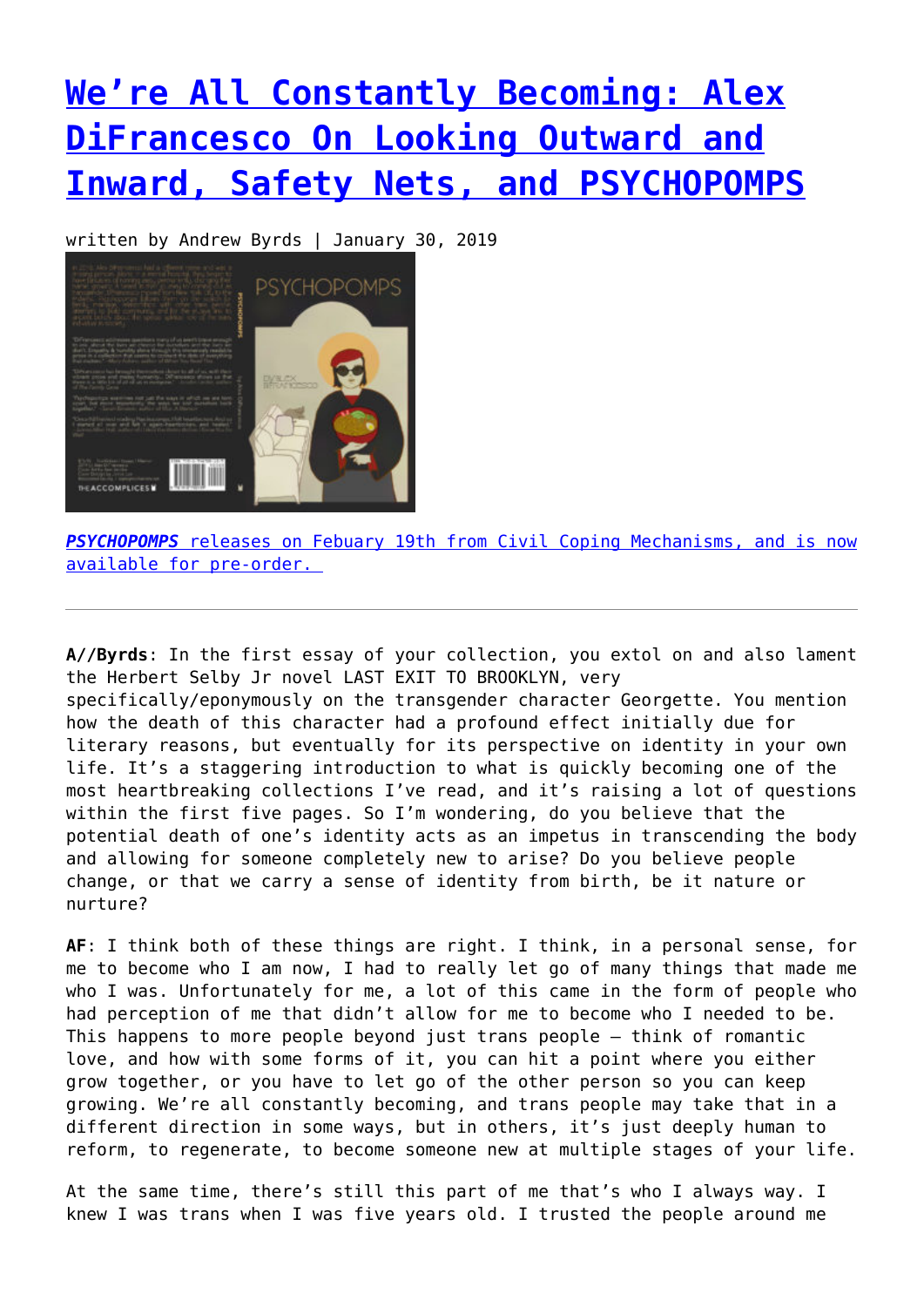more than myself to tell me who I was for much of my life, and it was to my own detriment. So, in many ways, there was a period in between when I tried to be someone that was not really me, but this person was also entirely me. A sadder, less authentic or true version of me, but still me. We all maybe carry those doppelgangers, too, whether we like to admit it or not, whether we're trans or not. In the case of someone who is in the closet most of their life, like I was, I maybe think an analogy is the person you are when you're with your best friend versus the person you have to be to much of the rest of the world — only being stuck in the second mode all the time with no reprieve, and thinking maybe that's who you really are.

**AB**: We start heavy and then gradually segue into talking about what dogs are the cutest, I can promise that bookend.

To an extent I believe that all our lives we are essential the same person, but gradually add more layers to our physical and metaphysical selves. There's beauty in the complexity of human nature, paradoxically it can fuck things up fast. It's an old question, yeah, do people ever change? Our identities seem to be in a constant state of fluctuation, and I mean that more so as we come to better understand ourselves more than having no idea who we are. And clearly it's a theme your book sets, but it also delves into the concept of suffering for your art.

Is there a difference between turning your suffering into art vs. suffering for your art?

**AF**: I don't know if people ever change, really. I have a different haircut, clothes I like more, a chest binder, and shinier men's dress shoes. I've worked really hard to get a handle on things I think are undesirable traits for someone who's masc-identified, which I got away with a lot easier as a woman. I mean, I think there's also a thing that happens with people who suffer trauma (which segues into your second question here a bit), where you have to unlearn the things that helped you survive so you can start living well and thriving instead of getting by. So yeah, that and the better shoes those are my best changes.

There is absolutely a difference between turning your suffering into art and suffering *for* your art. The latter is contrived, and it fails you after a while. You can't play the same one note over and over and expect it to stay beautiful. Making your life a mess for the sake of art at the expense of yourself is a trope I don't get down with in terms of being an artist. However, if you happen to lead a life that's full of suffering (I'm not sure many lives don't have a lot of suffering?), not of your own devising, but it's what comes to you because that's life — yeah. Make that shit beautiful as often and as quick as you can.

**AB**: You reference music a lot in your writing, including a piece which makes immense use of break-up albums as a source of inspiration, not necessarily for the emotional support but as a springboard for honesty in writing. From past conversations we've had via Twitter, I understand Nick Cave seems to be important in your own creative sojourns. When did you first start exploring his works?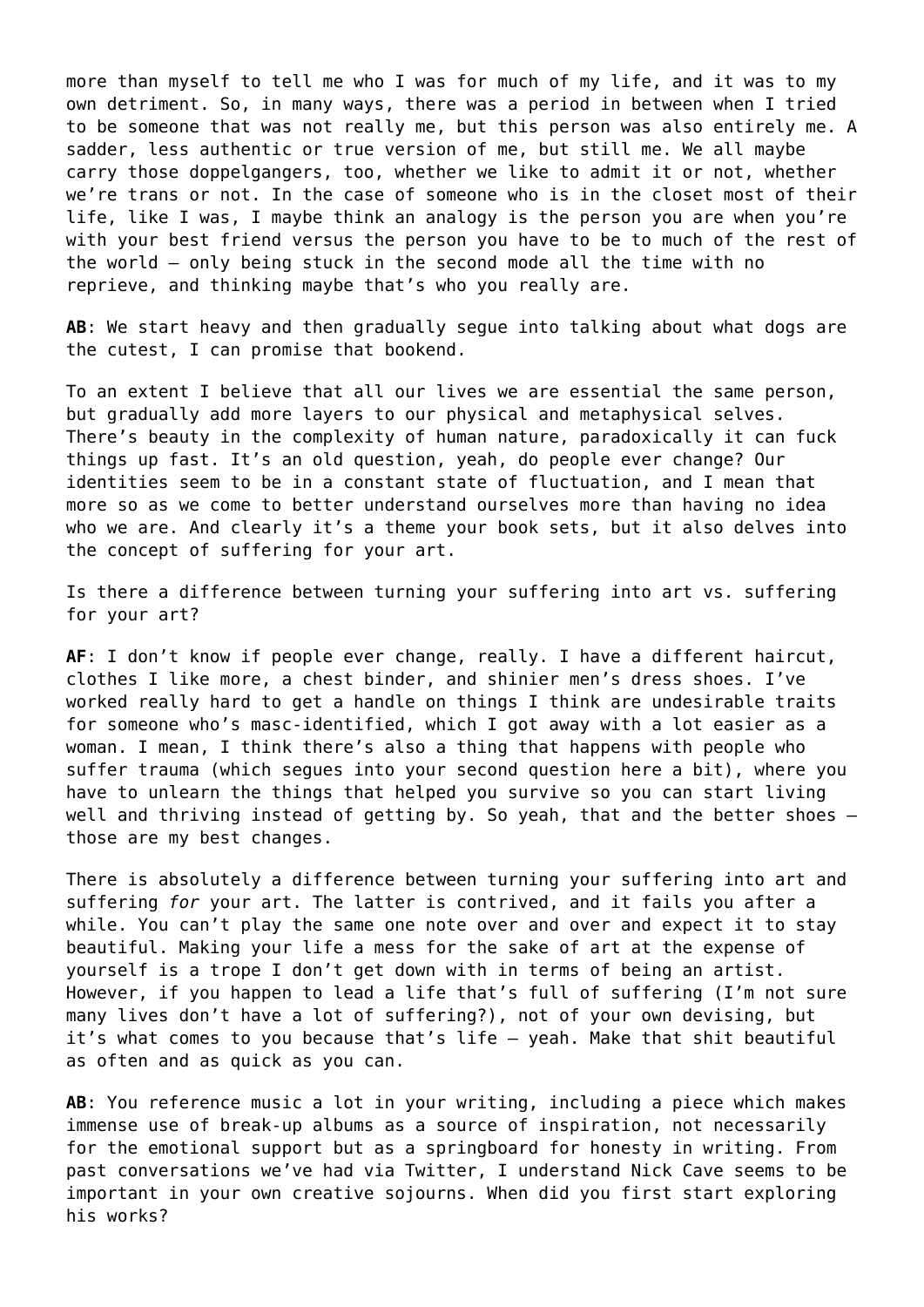**AF**: It's definitely no secret I adore Nick Cave's work. I first picked up one of his albums when I was 22 and worked in a record store, and it was *The Boatman's Call.* I connected with it super deeply when I moved back to New York City after two years of community college in Pennsylvania, moved into a horrible apartment with a creepy roommate, and would listen to it on repeat. I remember lying in this room (it wasn't even a room, it was like a 5×8 square made out of Styrofoam blocks and cheap fabric) with "Green Eyes" on my headphones and just crying over and over. We also had a horrific bedbug infestation. I'm pretty sure these are the ideal circumstances to fall in love with Nick Cave over.

I got more into his other albums maybe 5 – 6 years ago, *Murder Ballads, Tender Prey, Dig, Lazarus, Dig!, Let Love In. Skeleton Tree* broke my heart. I think he has this incredible ability to destroy you and put you back together before you know what's happening.

**AB**: what made you decide to write the book

**AF**: I think the book sort of blossomed out of from the essay "Psychopomps," which deals with trans people metaphorically guiding each other from one life to the next, sometime in positive ways, sometimes in really awful ways. In writing it, I wanted to show the breadth and individuality of the trans community, while also weaving in this notion that's really present in trans and queer history that trans identity was once this sacred role in society. That essay sort of sums up how I feel about trans community and the world in general: the potential and the harsher realities that exist side by side.

I've also had it suggested to me, to go back to the essay you mentioned earlier, that this book was my attempt to write a break-up album. That's not untrue. A lot of it was me grappling with my divorce from the person I transitioned with.

Also, you've got to get through the day somehow, and writing books helps me do that.

**AB**: What made you decide on using the essay format in detailing this journey of yours, over something like poetry?

**AF**: I'm a horrible poet.

I actually started writing essays solely for money, then discovered I really enjoyed it. As the book took form, I began experimenting more with the essay form, incorporating lyric essays and being less linear.

But I'd never be able to pull off a collection of poetry, honestly.

**AB**: There's always time, poetry means an array of different things now and transcends form. We live in a climate where simply speaking could be considered poetry.

How challenging was it to write *PSYCHOPOMPS*, from a creative and personal standpoint? And how did you overcome these difficulties?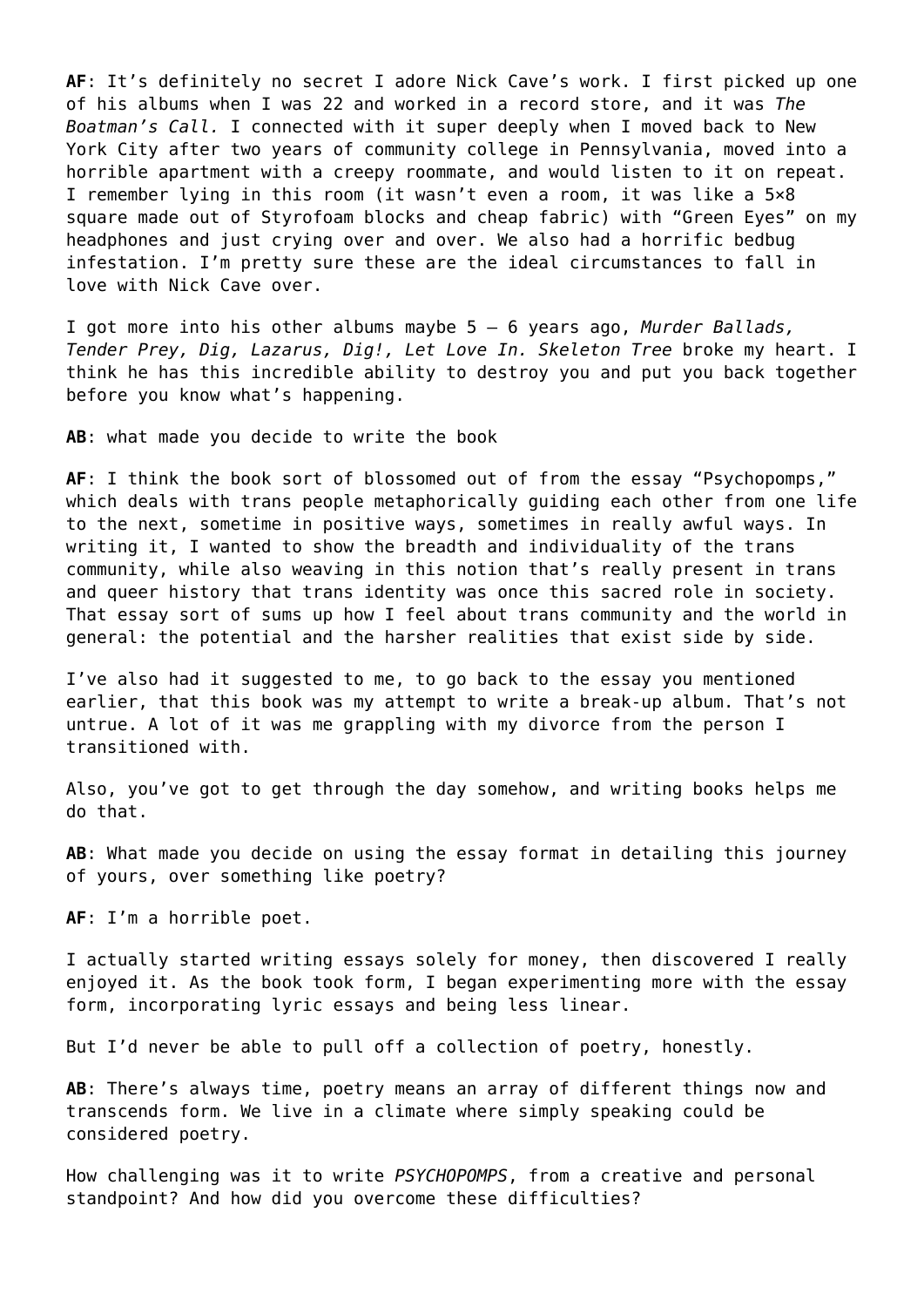**AF**: I first began writing essays that appeared in *Psychopomps* years and years ago. I had no idea how to write an essay; a lot of the work I did was bad and unpublishable. But over time, I sort of got my legs underneath me with writing essays, and something else began to happen. They weren't just essays about *me* anymore. The essay where I was a missing person became an understanding, in part, of a women who had disappeared intentionally to get away from her life; some of the essays became about trans community, and I was a backdrop, or a person who provided context, and nothing else; I did research about a hate crime that deeply affected me in hopes of memorializing a queer elder who's no longer here. I think this was the true challenge, how to take these essays from outside my own life and experience, expand them, make them make larger circles in the world. I would say that just takes time, and a great deal of looking both inward and outward.

I'd also like to say that digging up your pain is serious work. I don't say that to mean I take myself so seriously, but rather the work is hard and heavy. I had to look a lot of things right in the eyes that I didn't want to. That members of my blood family would rather see me dead than trans. Or times I'd been a real asshole and fucked up relationships. It's so easy to kneejerk reaction these situations. But, you know, it's harder to think that, "My family would rather me be dead than trans because in some weird way some of them thought they were protecting me and it came out like this." That's a horrible thing to look in the eye and try to feel some sort of empathy towards. It's hard to look at the situation where a lover you still care deeply about left you for someone else because you were an emotionally unavailable asshole to them. I'm a fiction writer at heart, but I've found that fiction can also be a protection for the layers of this sort of thing. You spin it into a story, you hit the right points in terms of genre, or craft, or whatever — and sometimes you leave the deeper emotions untouched, while managing to evoke them for someone else. Writing non-fiction took that armor away from me, and it's terrifying and vulnerable to be so out in the open with your heart.

**AB**: you've touched on this briefly in one of the last questions, but which essay in your collection do you feel has made the biggest impact on you?

**AF**: I'd definitely say the last essay in the collection, "For Bobby, with Love." In it, I dug into the details of a hate crime that happened when I was five years old in my hometown, to a coworker of my mother's. Calling the people involved, and the family members of the deceased was heart-breaking. But also, looking at my own life in connection with what happened to this man, and at the sort of fear and terror for queer people at the time he lived in were all pretty devastating.

**AB**: in what ways do you think the last few years, especially since 2016, have shaped queer writing?

**AF**: In some ways, we're really writing for our lives now. And I think, in the wake of the Trump presidency, many, many editors and book people have stepped up to have our backs. I'm astounded, often, by the amount of amazing editors out there willing to promote trans and queer voices because it's the right thing to do, to amplify. These people will never understand how fiercely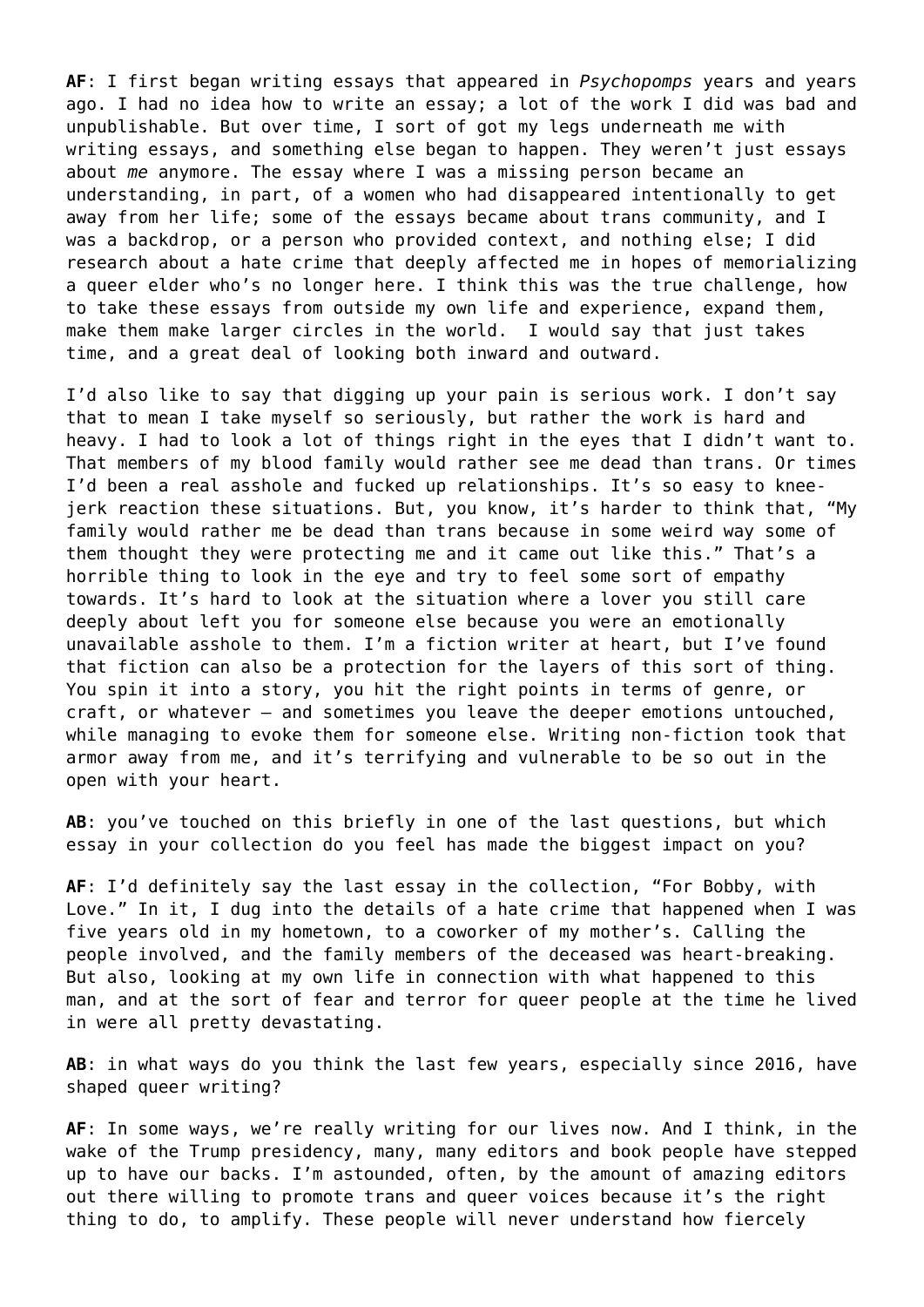appreciative I am of them, and how grateful.

In another sense, there's been a flood of trans books and trans authors on the market. This is a good thing! Back just a few years ago, I think the only trans book that was ever talked about was Imogene Binnie's *Nevada,* which is a fine book, but it's also so unfair to place the burden of being \*the\* trans book on one piece of work. Now there's so so much — from experimental authors like Never Angel North, to sort of more academic and technical and wonderful authors like Trace Peterson, to ritualistic and ecstatic poets like CA Conrad, to spec-fic authors like Charlie Jane Anders — the list goes on and on and there's so much good stuff on it, and we're seeing more and more.

In some ways, the horrible political climate is, against its best efforts, making trans art flourish.

**AB**: How has this recent influx of queer/trans writing impacted your own writing? As in, are you finding it easier to be more open with your own identity? Not necessarily making it easy to be completely open, but at least easier?

**AF**: For me, it's created a bit of a safety net. I've seldom been attacked online for my work (I think there's been like one or two exceptions to that), which I find kind of shocking because the vulnerability in a lot of these essays leaves me wide-open for transphobes to attack my character or identity in many ways. I mean, I talk about being mentally ill, suicidal, homeless, a sometimes asshole, being raped, being discriminated against, all sorts of things that leave me out in the open. But I've overwhelmingly found people, even those who don't share my experiences, to be kind and understanding. And the times that other trans people have found my email address and reached out to me have been incredible. I am constantly waiting for the bottom to fall out of this, though, so I'm not sure if it's a false sense of safety.

**AB**: Has writing this collection brought you any validation in terms of your identity? Was it more cathartic or therapeutic for you publishing *PSYCHOPOMPS*?

**AF**: I was sort of shocked by the whole process. Though I'd been publishing personal essays, it amazed me how much people seemed to like *Psychopomps* (it, after placing in CCM's Mainline, also accidentally placed in another respected competition after it had been withdrawn). In some ways, it gave me a wider view of my life and community to write. In some ways, it was extremely healing to put into words my grief over my loss of my family, and my divorce. That people were interested in reading about all this was a great surprise, though.

I wouldn't call it therapeutic, so much, because a lot of craft and stylization went into creating it. It has an off-handed tone, but it's not a journal entry. It's structured. It was definitely work. But I'm also a workaholic, and throwing myself into work can be very healing for me. Maybe it's both things.

**AB**: they say some artists produce the same work but in new ways, others tend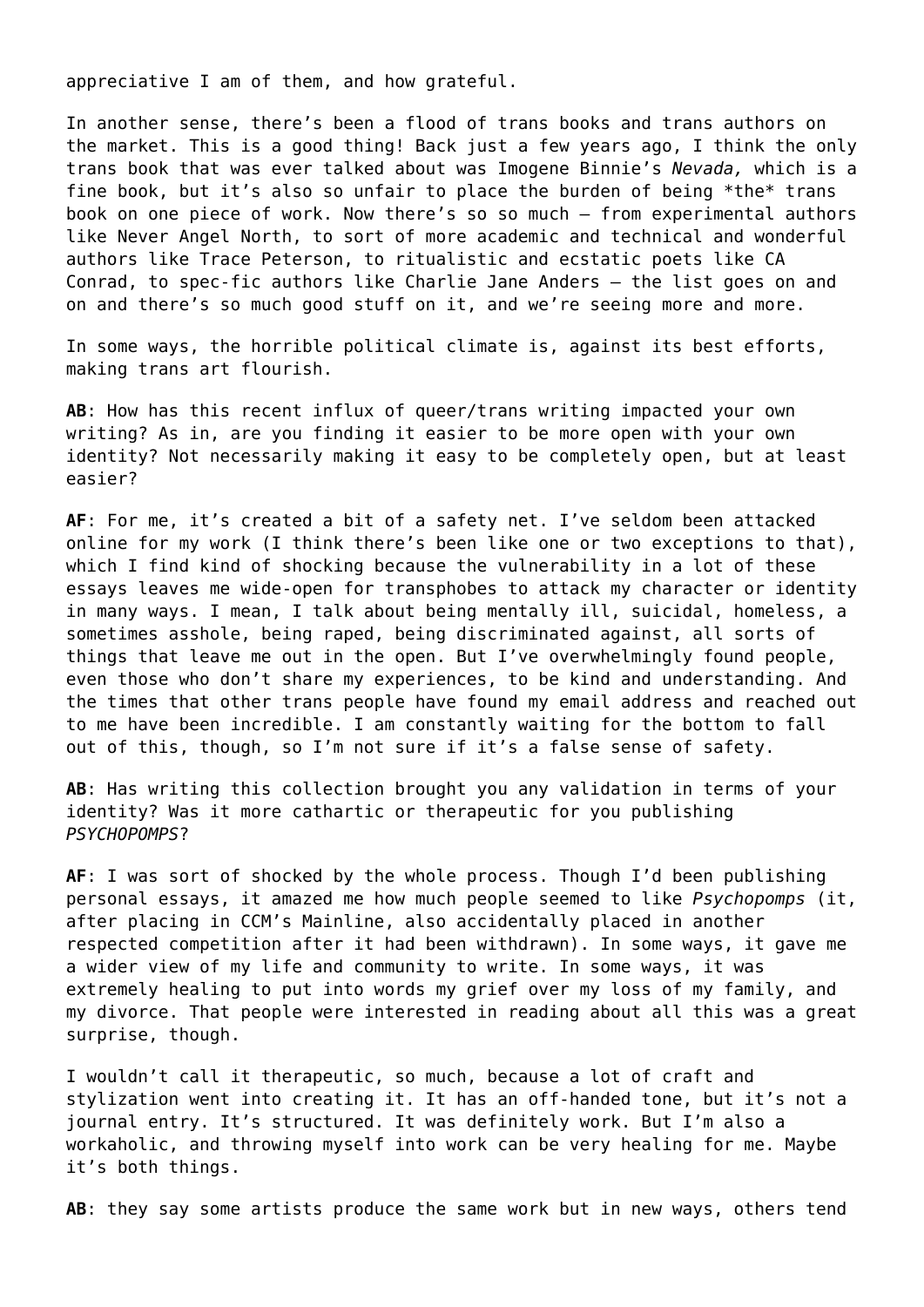to let go of their experiences after putting then out there for the world. Looking forward, are there any future projects that excite you? What are you hoping to tackle next?

**AF**: I'm neck-deep in a novel set in my hometown right now. (There will certainly be echoes of what we get from *Psychopomps* of my hometown in it, too). It's a sci-fi/ghost story hybrid that takes place in the haunted places of the Wyoming Valley, a coal mining valley in the northern Appalachian mountains in Pennsylvania. It notably features such places as Concrete City (an abandoned coal mining village from the early 1900s that still stands in the woods of Nanticoke, PA), Centralia (the town abandoned to a mine fire in the '60s that was the setting for *Silent Hill*), and an old sanitarium in Clarks Summit, PA. I've got a solid first draft and am hoping to have it finished in the next few years. I'm finding that a blend of history and futurism is new to my work (my first novel is alternate history, my second near-future), and I'm really digging getting to have a foot in both of these worlds. Ghosts make for excellent commentary on history, oppression, and violence. I've been very inspired to write this project by the books *Sing, Unburied, Sing* and *White Tears.*

As for letting go of experiences, I may write another memoir some day far in the future, but for now, it seems like I've said enough about myself, and want to go back to crafting my world-view through fiction.

**AB**: *Psychopomps* comes out February 19th thru the Accomplices label, and before we call this an interview, are there any final thoughts or shoutouts you wanna give?

**AF**: Every damn person mentioned in the pages of this book, from poets Vivien Ryder and Tai Maag, to the people who wrote all the breakup songs, to every amazing writer who blurbed me (Sarah Einstein, James Allen Hall, Mary Adkins, Joselin Linder), to my partner Adam Wishneusky, to my former lawyer and good friend Ron Kuby, to my best friend Sarah Baker and her family, to the barista who bought me coffee every morning while I was writing this book in the shop he managed, to every person who's lent me \$20 for groceries and told me not to give up yet. I can't stress enough how this book wouldn't exist without every last person mentioned here.